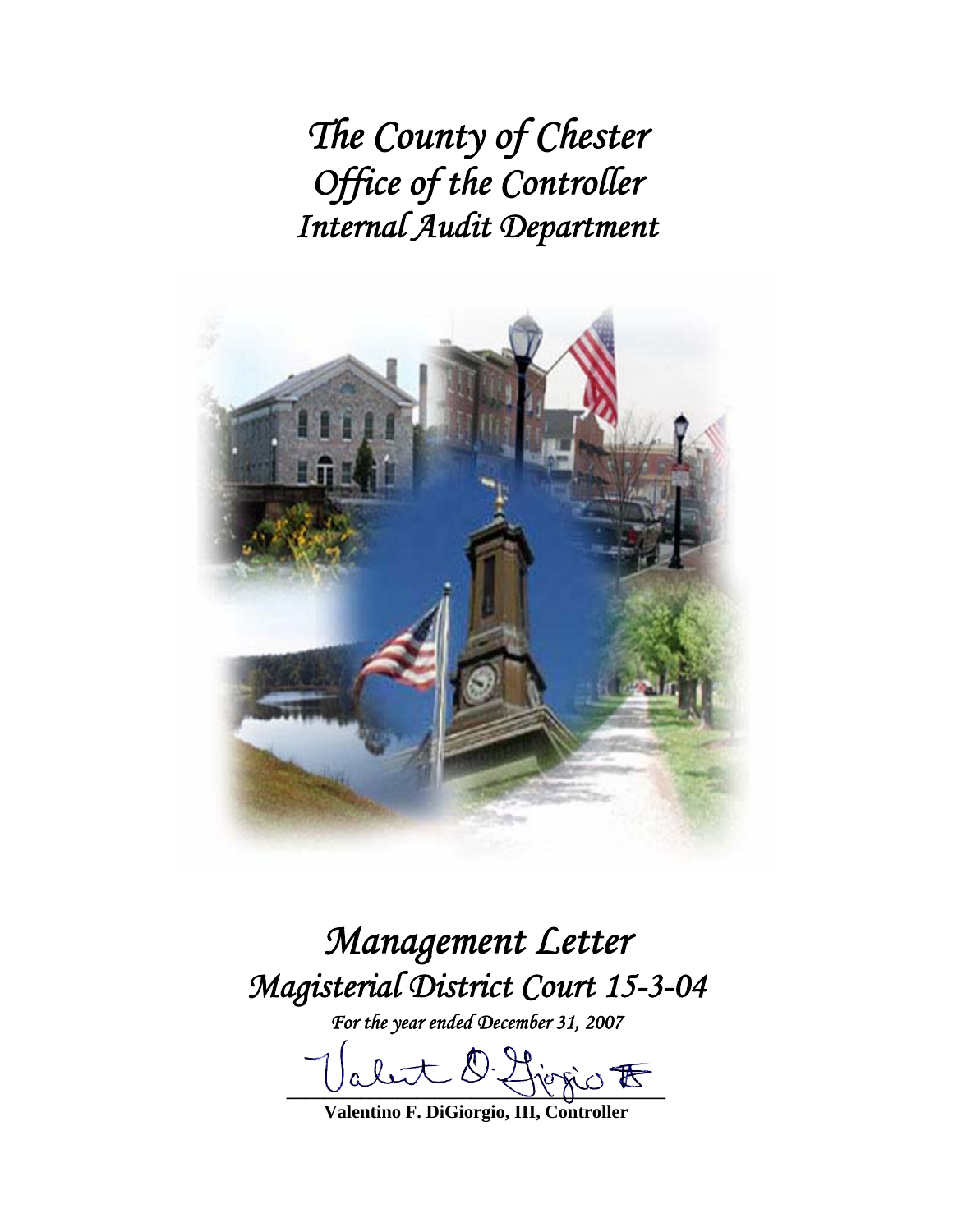## **To: Magisterial District Judge Daniel Maisano**

## *Introduction*

On October 3, 2008, Internal Audit completed an audit of Magisterial District Court 15-3-04 (*District Court*). Gretchen W. Sohn, CIA, was the auditor-in-charge. Internal Audit is required by the Pennsylvania County Code to review district courts annually to ensure compliance with policies and procedures mandated by the Administrative Office of Pennsylvania Courts and/or District Judge Administration and to assess their overall internal control structure. The scope of our audit included a review of the following:

- Cash and Petty Cash
- Undisbursed Funds
- Cash Receipts
- Manual Receipts
- Cash Disbursements
- Voided Transactions
- Overall Compliance.

## *Executive Summary*

The management and staff of the *District Court* are, in all material respects, in compliance with policies and procedures set forth by the Administrative Office of Pennsylvania Courts and directives imposed by District Judge Administration. Minor findings involving internal control and compliance are included within this Management Letter. There were no significant internal control weaknesses identified. Based on Internal Audit's testing and observations, it is our opinion that these deficiencies are not the result of negligence or deliberate misconduct, but are instead the consequence of one or more of the following:

- Oversights
- Human error.

We would like to thank the management and staff of the *District Court* for their cooperation and assistance during the course of this audit. We have provided herein a copy of our "Audit Findings" and "Recommendations" for your review and comment.

Please feel free to contact our office at (610) 344-6797 should you have any questions or concerns.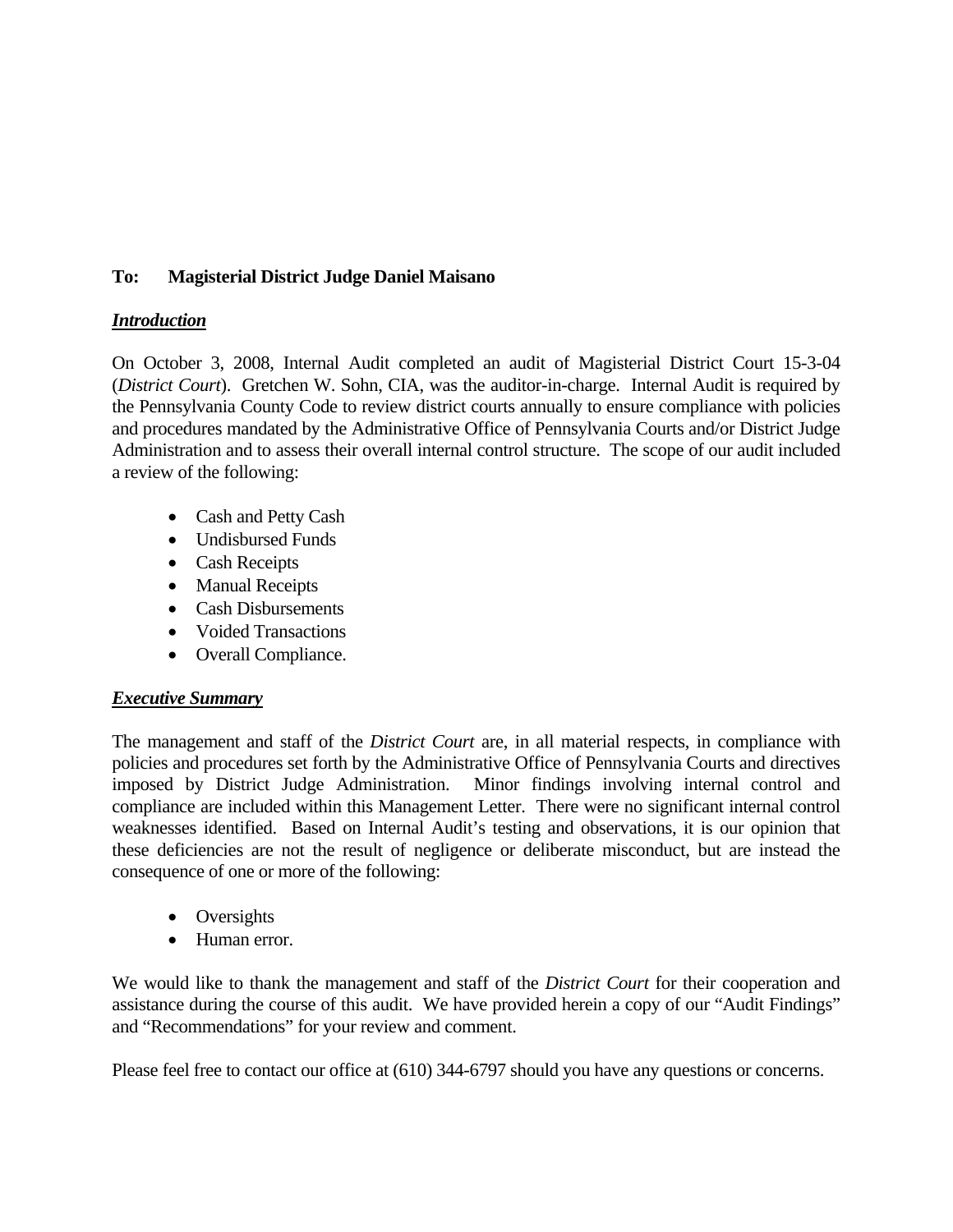## **MAGISTERIAL DISTRICT COURT 15-3-04**

## **FINDINGS AND RECOMMENDATIONS**

## **FOR THE YEAR ENDED DECEMBER 31, 2007**

## **I. INTERNAL CONTROL FINDINGS AND RECOMMENDATIONS**

### RECONCILIATION/RECORDKEEPING

#### Finding 1: Cash Adjustments

A debit adjustment for 1¢ was processed in January, 2008 on the *District Court's* books for a December, 2007 deposit posted incorrectly by the bank. The bank was not notified to add the  $1¢$  to the bank account, therefore an offsetting credit adjustment was never processed by the *District Court* as required.

No corrective action was taken on a prior year finding regarding a debit adjustment for  $7¢$  which required an offsetting credit adjustment.

#### Recommendation

Internal Audit recommends that the *District Court* exercise greater care when processing cash adjustments. Every debit adjustment requires a subsequent credit adjustment and vise-versa. Corrective action must be taken to rectify these 2 debit adjustments so that the required credit adjustments can be processed.

#### *Auditee Response*

*District Court management concurs with the findings and recommendation.*  (These 2 items were rectified 9/3/08 and the offsetting credit adjustments were processed.)

## **II. COMPLIANCE WITH POLICIES AND PROCEDURES**

In order to test compliance with all applicable policies, procedures, and regulations, Internal Audit selected a statistical sample of 25 case files out of a total population of 5,209 case files created in 2007. In addition, we performed other related tests of cash receipts, cash disbursements, manual receipts, undisbursed funds, and voided transactions. Sample size for the tested areas was determined through a risk assessment analysis based on the results of the *District Court's* prior year audit and current year case load. We believe the results of our tests are representative of the entire population on the basis of accepted audit sampling principles.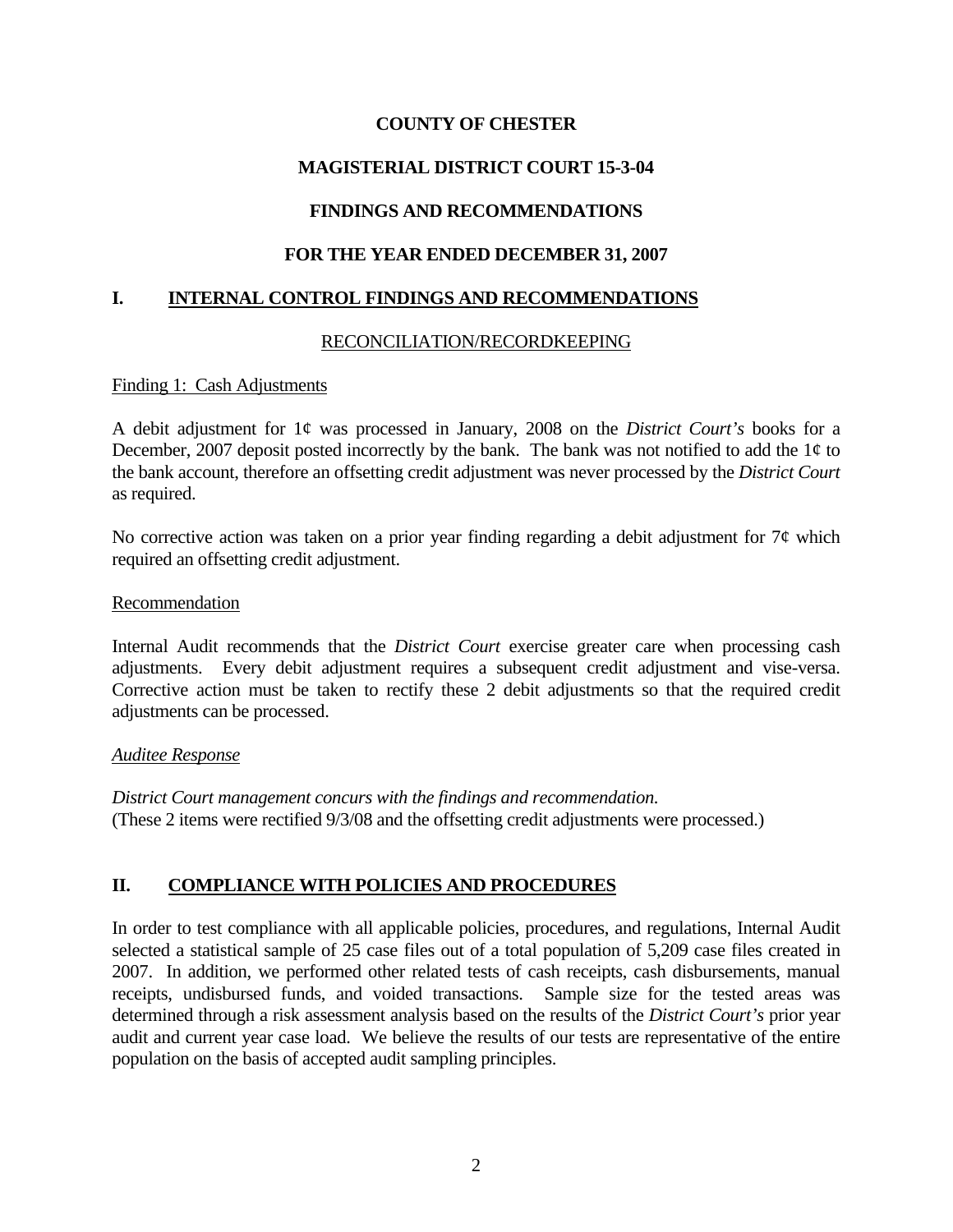# **MAGISTERIAL DISTRICT COURT 15-3-04**

## **FINDINGS AND RECOMMENDATIONS**

## **FOR THE YEAR ENDED DECEMBER 31, 2007**

## **II. COMPLIANCE WITH POLICIES AND PROCEDURES**

## Finding 1: Stale-dated Checks

Internal Audit noted that stale-dated checks are not being escheated/voided in a timely manner.

### Recommendation

Internal Audit recommends that the *District Court* staff adhere to the stale-dated check procedures as outlined in the District Judge Automated Office Clerical Procedures Manual.

## *Auditee Response*

*District Court management concurs with the finding and recommendation.* 

## Finding 2 Undisbursed Funds

Internal Audit noted the following:

- In 5 instances, funds were not disbursed in a timely manner.
- In 1 instance, postage charges were entered as server fees and not corrected in a timely manner.

### Recommendation

Internal Audit recommends that *District Court* management reemphasize to the staff the importance of disbursing funds as soon as allowable on cases which have been adjudicated and/or closed. To this end, the Undisbursed Funds Report should be reviewed/monitored on a monthly basis.

### *Auditee Response*

*District Court management concurs with the findings and recommendation.*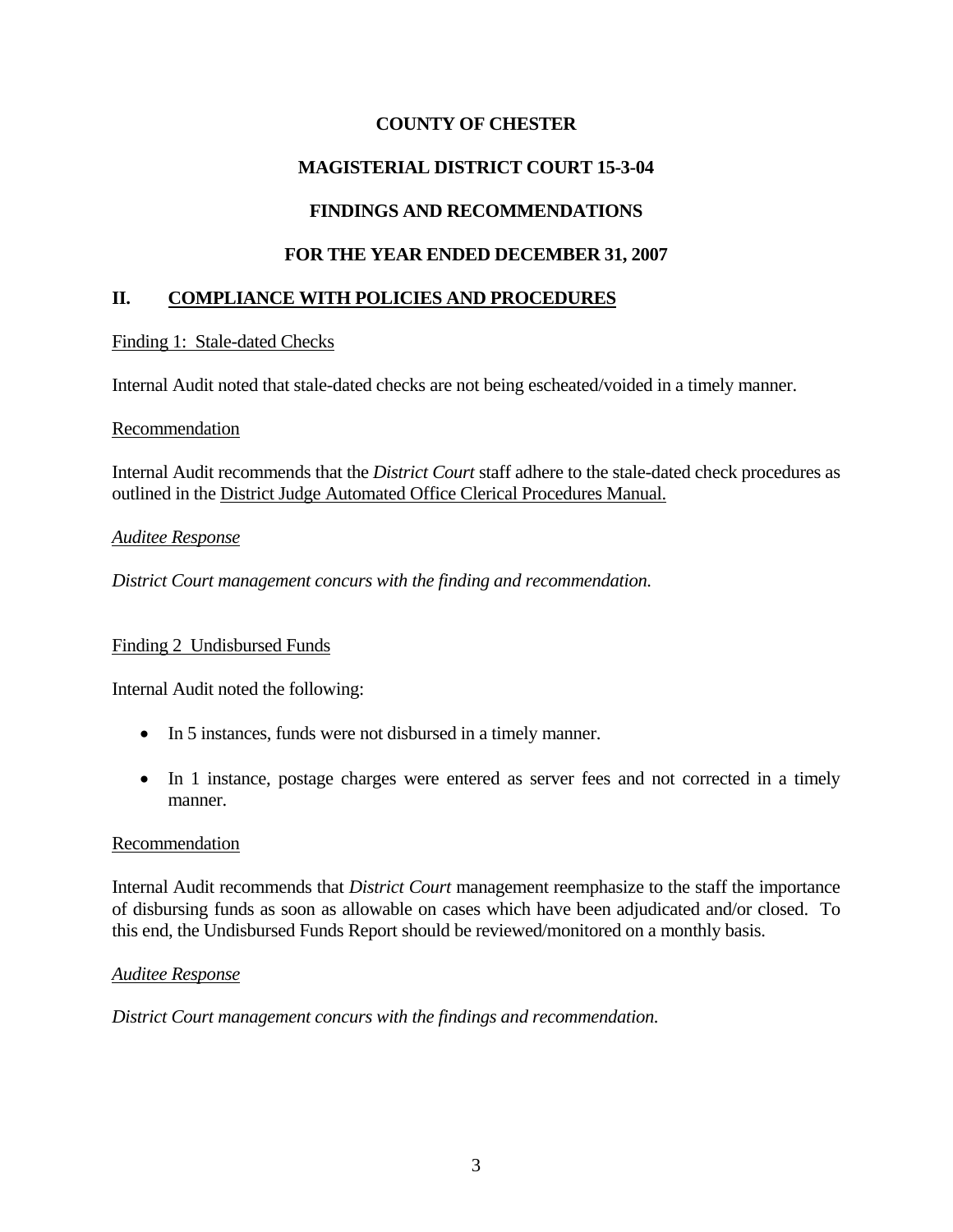## **MAGISTERIAL DISTRICT COURT 15-3-04**

# **FINDINGS AND RECOMMENDATIONS**

# **FOR THE YEAR ENDED DECEMBER 31, 2007**

## **II. COMPLIANCE WITH POLICIES AND PROCEDURES**

### Finding 3: Cash Receipts

Internal Audit noted the following:

• In 1 instance, a copy of a "non-pay" receipt was not attached to the case file.

#### Recommendation

Internal Audit recommends that the *District Court* staff exercise greater care to ensure that receipts are attached to the appropriate case file for accurate and complete records.

#### *Auditee Response*

*District Court management concurs with the finding and recommendation.* 

### Finding 4: Cash Disbursements

Internal Audit noted the following:

• In 1 instance, a check copy was not attached to the case file.

### Recommendation

Internal Audit recommends that the *District Court* staff exercise greater care to ensure that check copies are attached to the appropriate case file for accurate and complete records.

#### *Auditee Response*

*District Court management concurs with the finding and recommendation.*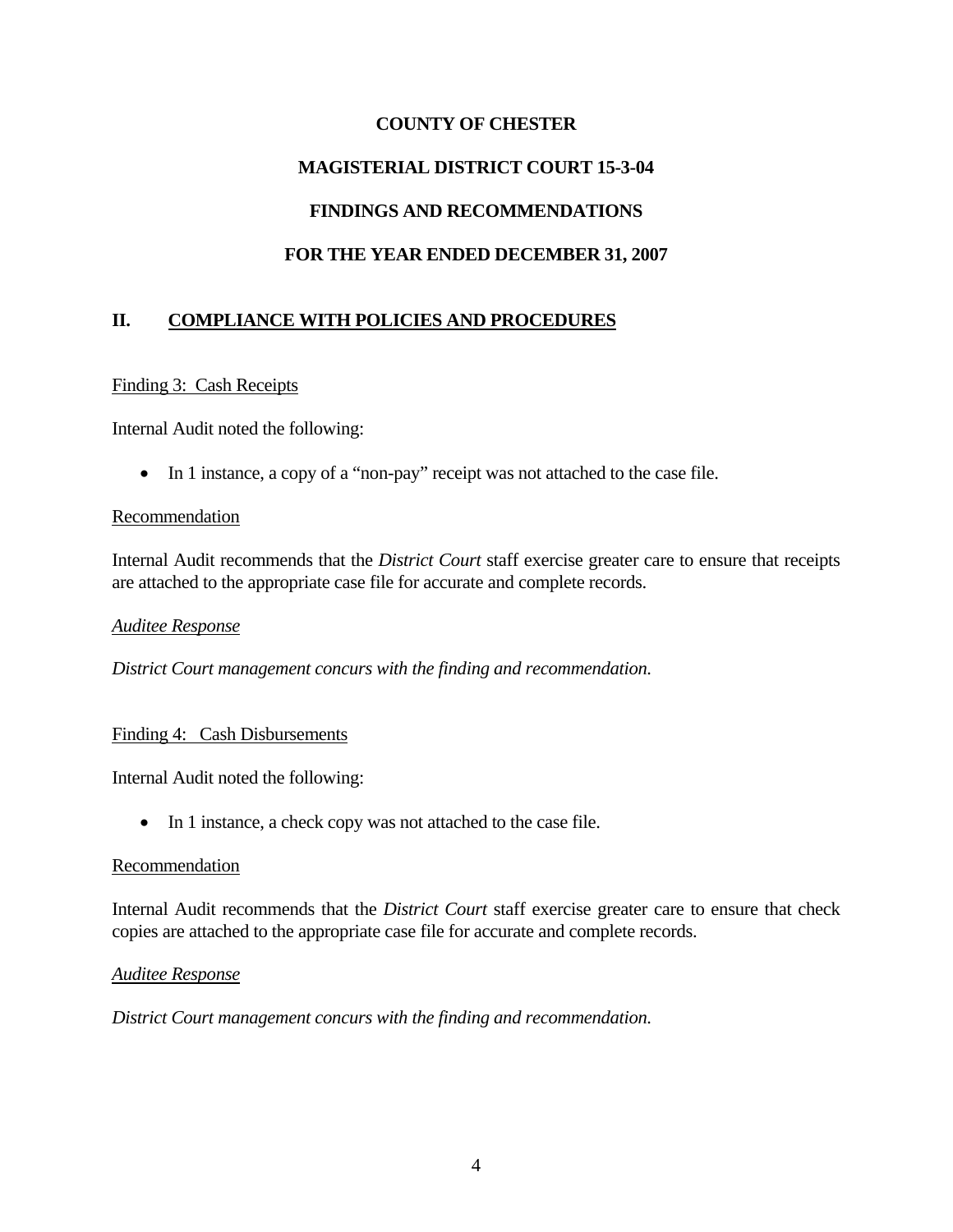## **MAGISTERIAL DISTRICT COURT 15-3-04**

## **FINDINGS AND RECOMMENDATIONS**

# **FOR THE YEAR ENDED DECEMBER 31, 2007**

## **II. COMPLIANCE WITH POLICIES AND PROCEDURES**

### Finding 5: Overall Compliance

Internal Audit noted the following:

- In 1 instance, the citation "Certification of Disposition" was not signed by the Judge.
- In 1 instance, the constable cost sheet was not attached to the case file.

### **Recommendation**

Internal Audit recommends that the *District Court* staff exercise greater care to ensure that all citations requiring the Judge's signature are signed by him. Internal Audit also recommends that constable cost sheets are included in the appropriate case file when their services are utilized.

### *Auditee Response*

*District Court management concurs with the findings and recommendations.*